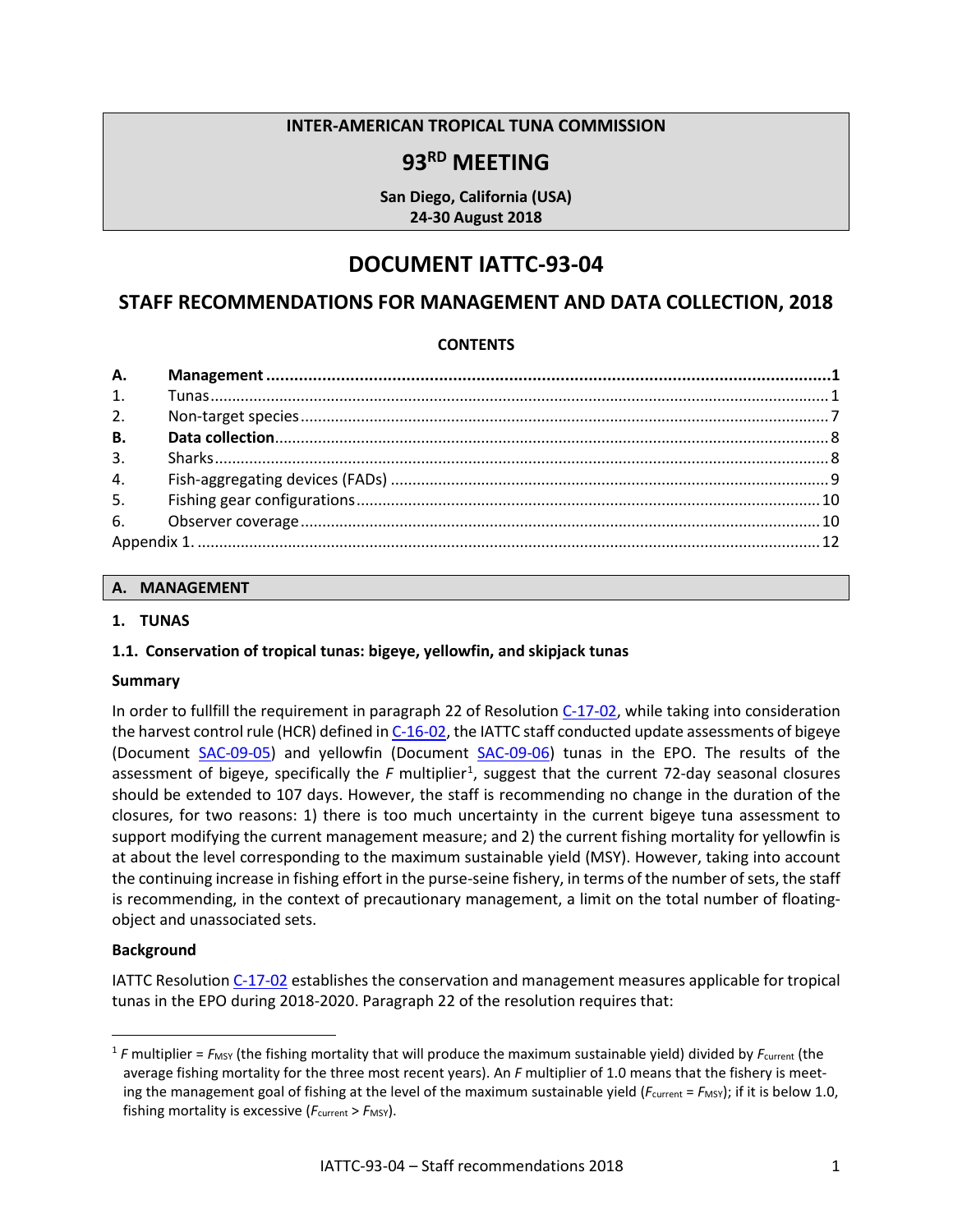"In order to evaluate progress towards the objectives of these measures, in each year the IATTC scientific staff will analyze the effects on the stocks of the implementation of these measures, and previous conservation and management measures, and will propose, if necessary, appropriate measures to be applied in future years".

In Resolution [C-16-02,](https://www.iattc.org/PDFFiles/Resolutions/_English/C-16-02-Harvest-control-rules.pdf) paragraph 3, the Commission adopted the following harvest control rule (HCR) for the purse-seine fishery for tropical tunas:

- a. "The scientific recommendations for establishing management measures in the fisheries for tropical tunas, such as closures, which can be established for multiple years, shall attempt to prevent the fishing mortality rate (*F*) from exceeding the best estimate of the rate corresponding to the maximum sustainable yield ( $F_{MSV}$ ) for the species that requires the strictest management.
- b. If the probability that *F* will exceed the limit reference point ( $F_{\text{LIMIT}}$ ) is greater than 10%, as soon as is practical management measures shall be established that have a probability of at least 50% of reducing *F* to the target level ( $F_{\text{MSY}}$ ) or less, and a probability of less than 10% that *F* will **exceed**  $F$ <sub>LIMIT</sub>.
- c. If the probability that the spawning biomass (S) is below the limit reference point  $(S_{LIMIT})$  is greater than 10%, as soon as is practical management measures shall be established that have a probability of at least 50% of restoring *S* to the target level (dynamic *S<sub>MSY</sub>*) or greater, and a probability of less than 10% that *S* will descend to below  $S<sub>LIMIT</sub>$  in a period of two generations of the stock or five years, whichever is greater."

## **Rationale**

For **bigeye**, the base case assessment (Figure 1a) indicates that the stock is not overfished (*S*>*S*<sub>MSY</sub>; *S*/*S*<sub>MSY</sub> = 1.02), but that overfishing is taking place (*F*>*F*<sub>MSY</sub>; *F* multiplier = 0.87). Likewise, for **yellowfin**, the base case assessment (Figure 1b) indicates that the stock is not overfished (*S*>*S*<sub>MSY</sub>: *S*/*S*<sub>MSY</sub>= 1.08), but that overfishing is taking place (*F>F<sub>MSY</sub>*; *F* multiplier = 0.99). However, in neither case does the base case assessment or the analysis of sensitivity to the steepness of the stock-recruitment relationship indicate that there is a 10% probability of exceeding the limit reference points for fishing mortality (Figure 1, and Appendix 1, Figures A.1 and A.2) or biomass (Figure 1, and Appendix 1, Figures A.3 and A.4), as specified in the harvest control rule.

## *F* **multiplier**

 $\overline{a}$ 

*F* multipliers are based on "current" fishing mortality (*F*<sub>current</sub>), defined as the average of the most recent three years (2015-2017 in the case of the SAC-09 assessment), and in the past the IATTC staff has used the lower of the *F* multipliers for bigeye and yellowfin as the basis for its management advice. This year's assessment (SAC-09) estimated an *F* multiplier of 0.99 for yellowfin [\(SAC-09-06\)](https://www.iattc.org/Meetings/Meetings2018/SAC-09/PDFs/Docs/_English/SAC-09-06-EN_Yellowfin-tuna-assessment-for-2017.pdf), similar to the 1.03 estimated in the SAC-08 assessment, whereas the *F* multiplier for bigeye, 0.87 [\(SAC-09-05\)](https://www.iattc.org/Meetings/Meetings2018/SAC-09/PDFs/Docs/_English/SAC-09-05-EN_Bigeye-tuna-assessment-for-2017.pdf), was much lower than the 1.15 estimated the previous year [\(SAC-08-04a\)](http://www.iattc.org/Meetings/Meetings2017/SAC-08/PDFs/Docs/_English/SAC-08-04a_Bigeye-tuna-assessment-for-2016.pdf). Although, as in previous years, there is a considerable overlap between the target *F* multiplier of 1.0 and the 95% confidence intervals (Figure 1; Appendix  $1$ , Figure A.2, top) of this estimate, indicating that the evidence supporting a conclusion that fishing mortality is above F<sub>MSY</sub> is not definitive, this 24% decline is nonetheless the largest inter-annual difference in the *F* multiplier seen in an update assessment<sup>[2](#page-1-0)</sup> for either species since the IATTC scientific staff initiated integrated stock assessments in 2000. The staff investigated the possible causes of this change, and

<span id="page-1-0"></span><sup>&</sup>lt;sup>2</sup> "Update" stock assessment means that the base case model used in the assessment is the same as that used in the previous full assessment, and that only the data used in the model have been updated.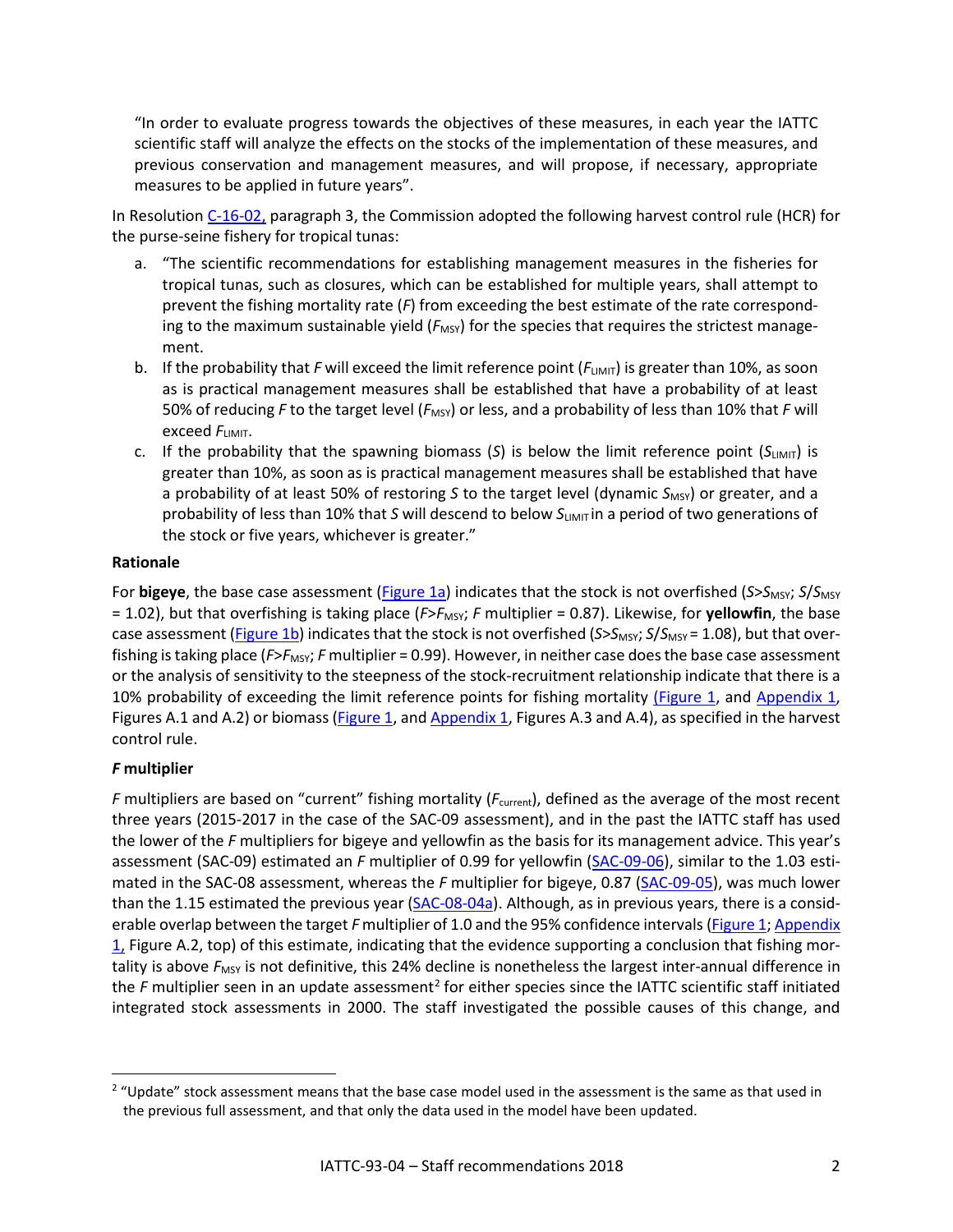

 $\overline{a}$ 

concluded that the model has become overly sensitive to new data and to previously-identified issues in the assessment [\(SAC-09 INF-B\)](https://www.iattc.org/Meetings/Meetings2018/SAC-09/PDFs/Docs/_English/SAC-09-INF-B-EN_Bigeye-tuna-investigation-of-change-in-F-multiplier.pdf).

The *F* multiplier needs to be adjusted to take into account changes in fleet capacity. As of 25 March 2018, the capacity of the purse-seine fleet operating in the EPO, 260,289 cubic meters  $(m^3)$  of well volume, although slightly lower than the 2017 value of 263,018  $m^3$ , represented a 1% increase from the "current" (2015-2017) average of 257,640  $\text{m}^3$  used to calculate the *F* multiplier. The adjusted *F* multipliers are therefore 0.86 and 0.98 for bigeye and yellowfin, respectively.

The staff considers, for the reasons noted in the management advice section below, that there is too much uncertainty in the current bigeye tuna assessment and the estimates of the *F* multiplier to support modifying the current management measure.

## **Calculation of closure days**

In order to provide the same information

as in previous years, the calculation of the number of days of closure corresponding to the adjusted *F* multipliers is presented below.

During the three-year period used as a basis for the calculation of the SAC-09 *F* multipliers, two resolutions were in force: [C-13-01](http://www.iattc.org/PDFFiles2/Resolutions/C-13-01-Tuna-conservation-in-the-EPO-2014-2016.pdf) during 2015-2016 and C-17-02 in 2017. Calculating the duration of these extended closures is more complicated than in previous years, because in 2015 and 2016 the closure lasted 62 days, but in 2017 it lasted 72 days<sup>[3](#page-2-1)</sup>. With the adjusted F multipliers of 0.86 and 0.98, the closures corresponding to *F<sub>MSY</sub>* are 107 and 71 days for bigeye and yellowfin, respectively. This represents an increase of 35 days for bigeye, and a decrease of 1 day for yellowfin, with respect to the current 72-day closure.

Thus, the closures corresponding to the *F* multipliers adjusted for capacity increases are as follows:

<span id="page-2-0"></span>

|                                             | <b>Bigeye</b> | Yellowfin |
|---------------------------------------------|---------------|-----------|
| F multiplier from the stock assessment      | 0.87          | 0.99      |
| Capacity increase                           | 1.0%          | 1.0%      |
| F multiplier adjusted for capacity increase | 0.86          | 0.98      |
| Days of closure <sup>3</sup>                | 107           |           |

<span id="page-2-1"></span><sup>3</sup> The additional days of closure required to compensate for the *F* multiplier and increased capacity are added to the average days of closure for the period which the *F* multiplier is calculated (2015-2017). This average (65 days (62 + 62 + 72)/3) is less than the current 72-day closure. A 1% change in the *F* multiplier is approximately 3 days, therefore adding the necessary 6 days (3 days for the *F* multiplier and 3 days for the increase in capacity) for yellowfin to this average gives 71 days of closure.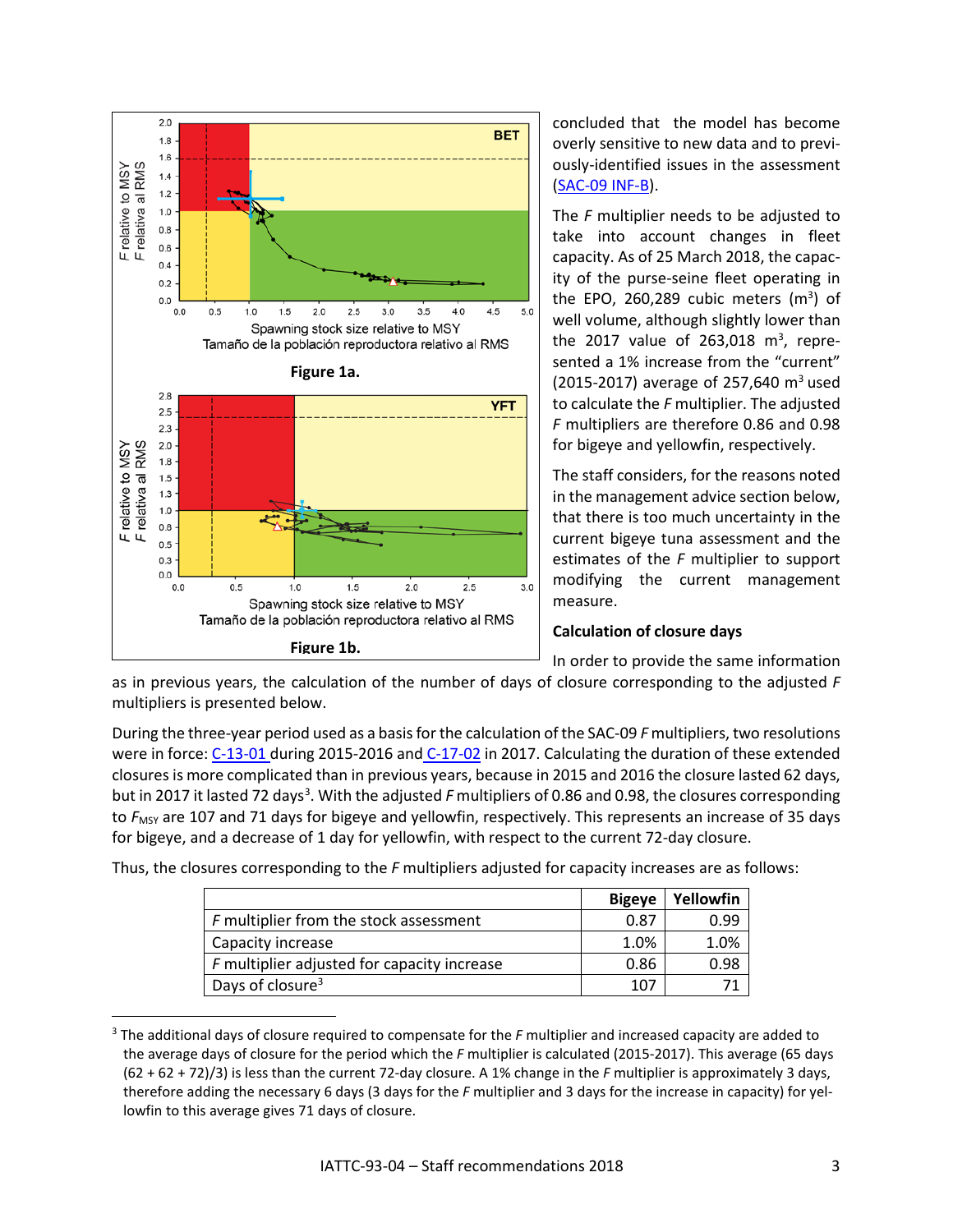#### **Management advice**

As noted above, the IATTC staff has used the lower of the *F* multipliers for bigeye and yellowfin as the basis for its management advice; this would mean recommending a 107-day closure for 2018-2020, when Resolutio[n C-17-02](http://www.iattc.org/PDFFiles/Resolutions/_English/C-17-02-Tuna-conservation-in-the-EPO-2018-2020-and-amendment-to-Res.-C-17-01.pdf) is in force. However, in this instance the staff is not basing its conservation recommendation on the *F* multiplier from the SAC-09 bigeye assessment, for three reasons. First, the large change in the *F* multiplier from the 2017 assessment to the 2018 assessment is implausible. Second, population projections under current fishing mortality have less than a 10% probability of exceeding the fishing mortality and biomass limit reference points, as specified in Resolution [C-16-02,](https://www.iattc.org/PDFFiles/Resolutions/_English/C-16-02-Harvest-control-rules.pdf) for both the base case and the sensitivity analysis (Figure 1; Appendix 1, Figures A.1-A.4). Third, the results of the stock assessment have become overly sensitive to new data and to previously-identified issues in the assessment, and the staff has developed a comprehensive plan to address these issues before Resolution [C-17-02](http://www.iattc.org/PDFFiles/Resolutions/_English/C-17-02-Tuna-conservation-in-the-EPO-2018-2020-and-amendment-to-Res.-C-17-01.pdf) expires [\(SAC-](https://www.iattc.org/Meetings/Meetings2018/SAC-09/PDFs/Docs/_English/SAC-09-INF-A-EN_Bigeye-tuna-investigation-of-change-in-F-multiplier.pdf)[09 INF-A\)](https://www.iattc.org/Meetings/Meetings2018/SAC-09/PDFs/Docs/_English/SAC-09-INF-A-EN_Bigeye-tuna-investigation-of-change-in-F-multiplier.pdf).

In recommending that the *F* multiplier for yellowfin from the SAC-09 assessment be used as the basis for management, the staff considered four factors: 1) the estimated *F* multiplier (0.99) means that the current fishing mortality is close to  $F_{MSY}$ , and  $F_{MSY}$  is well within the confidence intervals of the current  $F(Appendix)$ 1, Figure A.2, bottom); 2) the estimated fishing mortality in 2017 decreased from 2016 for all age groups [\(SAC-09-06,](https://www.iattc.org/Meetings/Meetings2018/SAC-09/PDFs/Docs/_English/SAC-09-06-EN_Yellowfin-tuna-assessment-for-2017.pdf) Figure 3); 3) the current capacity of the purse-seine fleet is less that the capacity that fished in 2017; and 4) the current closure is 10 days longer than the closures in effect in 2015 and 2016, which were used in the three-year average for calculating the *F* multiplier.

Since Resolution [C-17-02](http://www.iattc.org/PDFFiles/Resolutions/_English/C-17-02-Tuna-conservation-in-the-EPO-2018-2020-and-amendment-to-Res.-C-17-01.pdf) establishes management measures for 2018-2020, recommendations are not required this year to establish management, and since the limit reference points have not been exceeded, nor are they projected to be exceeded, no immediate action, as contemplated in paragraph 3b or 3c of Resolution C-16-02, is required. Resolution [C-17-02](http://www.iattc.org/PDFFiles/Resolutions/_English/C-17-02-Tuna-conservation-in-the-EPO-2018-2020-and-amendment-to-Res.-C-17-01.pdf) requires that appropriate measures be applied "if necessary"; however, "necessary" has not been defined except in terms of limit reference points, per paragraph 3b or 3c of Resolution C-16-02. Moreover, as noted above, as of 25 March 2018 the closureadjusted capacity is not estimated to have increased, unlike in 2016 and 2017, so as of this date no changes to compensate for capacity increases are necessary.

## **Increasing capacity and number of sets**

The increase in capacity prior to 2018 and the continuing increase in the number of sets, despite the longer closure in 2017, are a concern, for skipjack tuna as well as for bigeye and yellowfin, and need to be addressed. The staff will therefore monitor the stock status indicators for bigeye [\(SAC-09-16\)](https://www.iattc.org/Meetings/Meetings2018/SAC-09/PDFs/Docs/_English/SAC-09-16-EN_Stock-Status-Indicators-for-bigeye-tuna.pdf) and skipjack [\(SAC-09-07\)](https://www.iattc.org/Meetings/Meetings2018/SAC-09/PDFs/Docs/_English/SAC-09-07-EN_Skipjack-tuna-indicators-of-stock-statusREV.pdf) to determine whether immediate action is required.

Recent recommendations for longer closures have been driven mainly by increases in fleet capacity, and it is therefore essential that capacity does not increase further, particularly if the current management measures of Resolution C-17-02 continue unchanged in 2019 and 2020. However, in addition to fleet capacity, at least three other important variables could affect fishing mortality: number of days fished, number of sets, and number of FADs.

Currently, for the purse-seine fleet, capacity is limited, as are the number of days fished and the number of FADs, so the only factor that remains to be limited is the number of sets.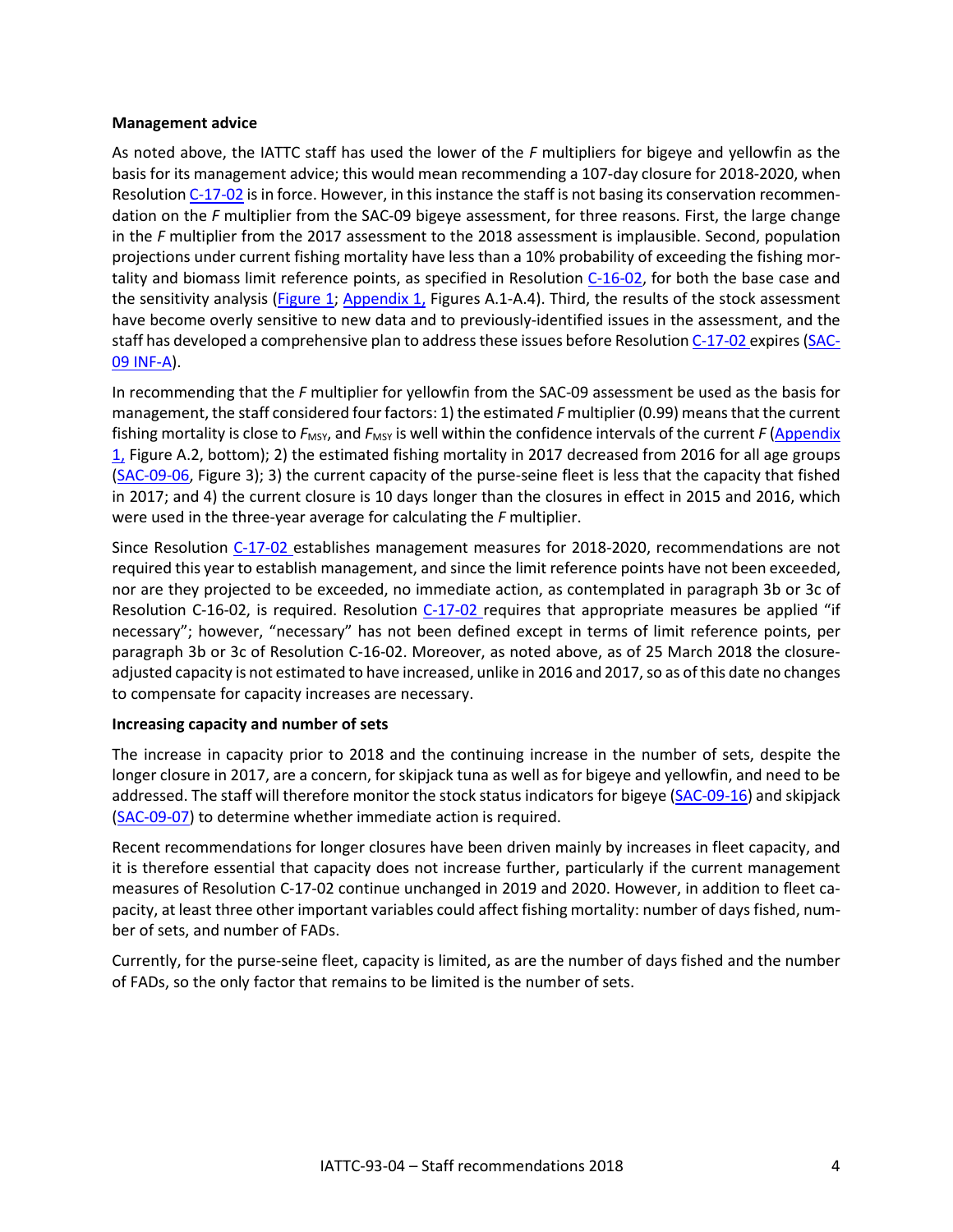|                                                                                                     | DEL                        |        |        | OBJ    |        |        | <b>NOA</b> |        |        |  |  |
|-----------------------------------------------------------------------------------------------------|----------------------------|--------|--------|--------|--------|--------|------------|--------|--------|--|--|
|                                                                                                     | $\leq$ 363 t               | >363 t | Total  | ≤363 t | >363 t | Total  | ≤363 $t$   | >363 t | Total  |  |  |
| 2002                                                                                                | 0                          | 12,290 | 12,290 | 867    | 5,771  | 6,638  | 4,938      | 3,442  | 8,380  |  |  |
| 2003                                                                                                | $\mathbf{0}$               | 13,760 | 13,760 | 706    | 5,457  | 6,163  | 7,274      | 5,131  | 12,405 |  |  |
| 2004                                                                                                | 0                          | 11,783 | 11,783 | 615    | 4,986  | 5,601  | 4,969      | 5,696  | 10,665 |  |  |
| 2005                                                                                                | 0                          | 12,173 | 12,173 | 639    | 4,992  | 5,631  | 6,109      | 7,816  | 13,925 |  |  |
| 2006                                                                                                | 0                          | 8,923  | 8,923  | 1,158  | 6,862  | 8,020  | 6,189      | 8,443  | 14,632 |  |  |
| 2007                                                                                                | 0                          | 8,871  | 8,871  | 1,384  | 5,857  | 7,241  | 4,845      | 7,211  | 12,056 |  |  |
| 2008                                                                                                | 0                          | 9,246  | 9,246  | 1,819  | 6,655  | 8,474  | 4,771      | 6,210  | 10,981 |  |  |
| 2009                                                                                                | $\mathbf{0}$               | 10,910 | 10,910 | 1,821  | 7,077  | 8,898  | 3,308      | 4,109  | 7,417  |  |  |
| 2010                                                                                                | 0                          | 11,646 | 11,646 | 1,788  | 6,399  | 8,187  | 2,252      | 3,885  | 6,137  |  |  |
| 2011                                                                                                | 0                          | 9,604  | 9,604  | 2,538  | 6,921  | 9,459  | 2,840      | 5,182  | 8,022  |  |  |
| 2012                                                                                                | 0                          | 9,220  | 9,220  | 3,067  | 7,610  | 10,677 | 2,996      | 5,369  | 8,365  |  |  |
| 2013                                                                                                | 0                          | 10,736 | 10,736 | 3,081  | 8,038  | 11,119 | 3,064      | 4,156  | 7,220  |  |  |
| 2014                                                                                                | 0                          | 11,382 | 11,382 | 3,858  | 8,777  | 12,635 | 2,427      | 3,369  | 5,796  |  |  |
| 2015                                                                                                | 0                          | 11,020 | 11,020 | 3,455  | 9,385  | 12,840 | 3,116      | 6,201  | 9,317  |  |  |
| 2016                                                                                                | 0                          | 11,219 | 11,219 | 4,226  | 10,377 | 14,603 | 2,274      | 5,101  | 7,375  |  |  |
| 2017                                                                                                | $\mathbf{0}$               | 8,864  | 8,864  | 4,341  | 11,147 | 15,488 | 2,017      | 4,959  | 6,976  |  |  |
|                                                                                                     | Average-Promedio 2015-2017 |        |        |        |        |        |            |        |        |  |  |
|                                                                                                     | 0                          | 10,368 | 10,368 | 4,007  | 10,303 | 14,310 | 2,469      | 5,420  | 7,889  |  |  |
| Number of purse-seine sets, by set type and vessel size class, 2002-2017 (SAC-09-<br>03, Table A-7) |                            |        |        |        |        |        |            |        |        |  |  |

Any limit on number of sets should be based on the average number of such sets during 2015-2017 (the period used to calculate the *F* multiplier), to ensure that effort does not increase beyond that level.

Since it is not practical to limit floating-object sets alone, the staff recommends an annual limit of 15,723 (10,303+5,420) sets for floating-object and unassociated sets combined (OBJ+NOA) by Class-6 vessels during 2019 and 2020.

However, while the number of floating-object (OBJ) sets has been increasing since the mid-2000s(Figure 2), the number of unassociated (NOA) sets has declined in recent years. A consequence of this approach might therefore be that, if the number of unassociated sets continues to decline, the number of floating-object sets could increase.



Class 1-5 vessels rarely carry observers, and so cannot be monitored in real time; there-

fore, the closure would commence when the number of sets by Class-6 vessels reached the limit, but would apply to all purse-seine vessels, regardless of capacity.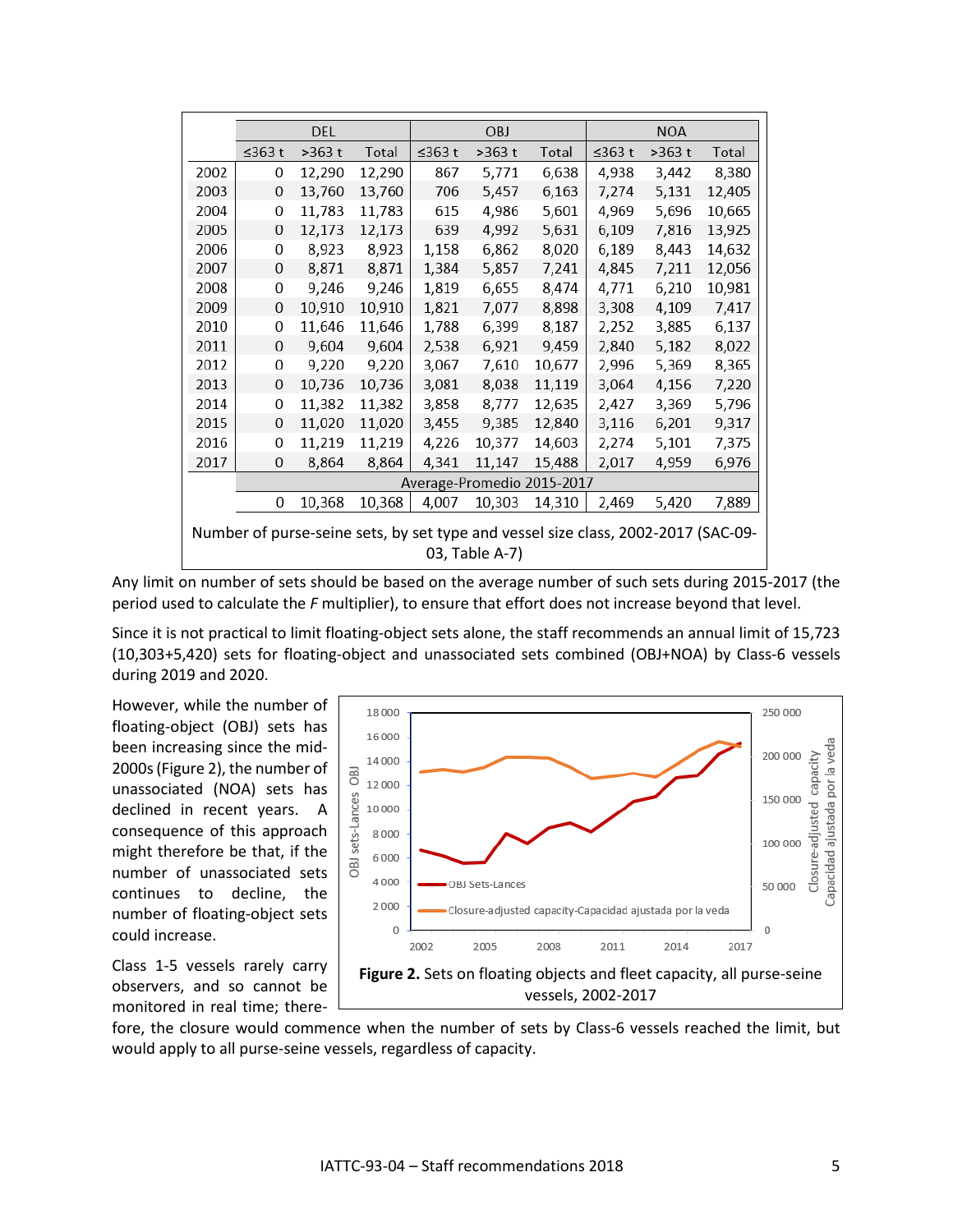#### **RECOMMENDATIONS:**

- 1. Maintain the provisions of the current resolution [\(C-17-02\)](http://www.iattc.org/PDFFiles/Resolutions/_English/C-17-02-Tuna-conservation-in-the-EPO-2018-2020-and-amendment-to-Res.-C-17-01.pdf).
- 2. For the purse-seine fishery, limit the total annual number of floating-object and unassociated sets combined by Class-6 vessels in 2019 and 2020 to 15,723. Once the limit is reached, only dolphinassociated sets will be allowed during the rest of that year, and all vessels without a Dolphin Mortality Limit must return to port.

## **1.2. Pacific bluefin tuna**

The ISC Pacific bluefin tuna working group completed a new update assessment of Pacific bluefin tuna in 2018. Projections in which Resolution [C-14-06](https://www.iattc.org/PDFFiles2/Resolutions/C-14-06-Conservation-of-bluefin-2015-2016.pdf) (and therefore Resolution [C-16-08\)](https://www.iattc.org/PDFFiles2/Resolutions/C-16-08-Conservation-and-management-of-Pacific-bluefin-tuna.pdf) was extended into the future predict that, even under a low-recruitment scenario, the stock will rebuild to the interim rebuilding targets. The assessment and auxiliary data suggest that the two most recent recruitments (2016 and 2017) were large. Projections that take the 2016 large recruitment into consideration predict that catch could be increased while still maintaining a high probability of meeting the rebuilding targets. Given that the second large recruitment was not used in the projections, these increased catches appear conservative.

The analysis includes several catch scenarios, with different increases in catch and different distributions of the catch between small and large fish, which follow the [harvest strategy](https://www.wcpfc.int/system/files/HS%202017-02%20Harvest%20Strategy%20for%20Pacific%20Bluefin%20Tuna_0.pdf) prepared by the joint t-RFMO working group. In most scenarios, catching larger fish increases the total catch in weight for a given level of rebuilding. The staff considers that, while the most precautionary approach is to maintain the catch limits in C-16-08, some increases are possible without posing a danger to the rebuilding of the stock. If one of the scenarios is chosen as the basis for future catch limits, the choice should take into account both the desired rebuilding rate and the distribution of catch between small and large bluefin.

## **RECOMMENDATIONS:**

- **1.** The current resolution [\(C-16-08\)](https://www.iattc.org/PDFFiles2/Resolutions/C-16-08-Conservation-and-management-of-Pacific-bluefin-tuna.pdf) is adequate and, for this reason, no additional recommendations are made.
- **2.** Increased catches based on the scenarios analyzed are possible under the harvest strategy prepared by the joint tRFMO working group. The choice of catch scenario should take into account the desired rebuilding rate and the distribution of catch between small and large bluefin.

## **1.1. North Pacific albacore tuna**

The stock assessment of north Pacific albacore tuna [\(SA-WP-09\)](https://www.wcpfc.int/node/29522), completed in April 2017 by the Albacore Working Group of the International Scientific Committee for Tuna and Tuna-like Species in the North Pacific Ocean (ISC), concluded that the stock was not experiencing overfishing and was probably not overfished. The fishing mortality for the most recent years in the assessment ( $F_{2012-2014}$ ) is below the level corresponding to MSY ( $F_{2012-2014}/F_{MSY}= 0.61$ ) and the spawning biomass is above that level ( $S_{\text{current}}/S_{MSY}= 3.32$ ), but those results are highly uncertain. The Working Group noted that there was no evidence that fishing had reduced the spawning stock biomass below thresholds associated with most potential biomass-based reference points, and that population dynamics in the stock are largely driven by recruitment, which is affected by both environmental changes and the stock-recruitment relationship (a measure of the degree to which biomass and recruitment are interdependent). The Working Group concluded that the north Pacific albacore stock is healthy, and that the productivity was sufficient to sustain recent exploitation levels, assuming average historical recruitment in both the short and the long term. A management strategy evaluation (MSE) is in progress.

The current conservation and management measures for north Pacific albacore are based on maintaining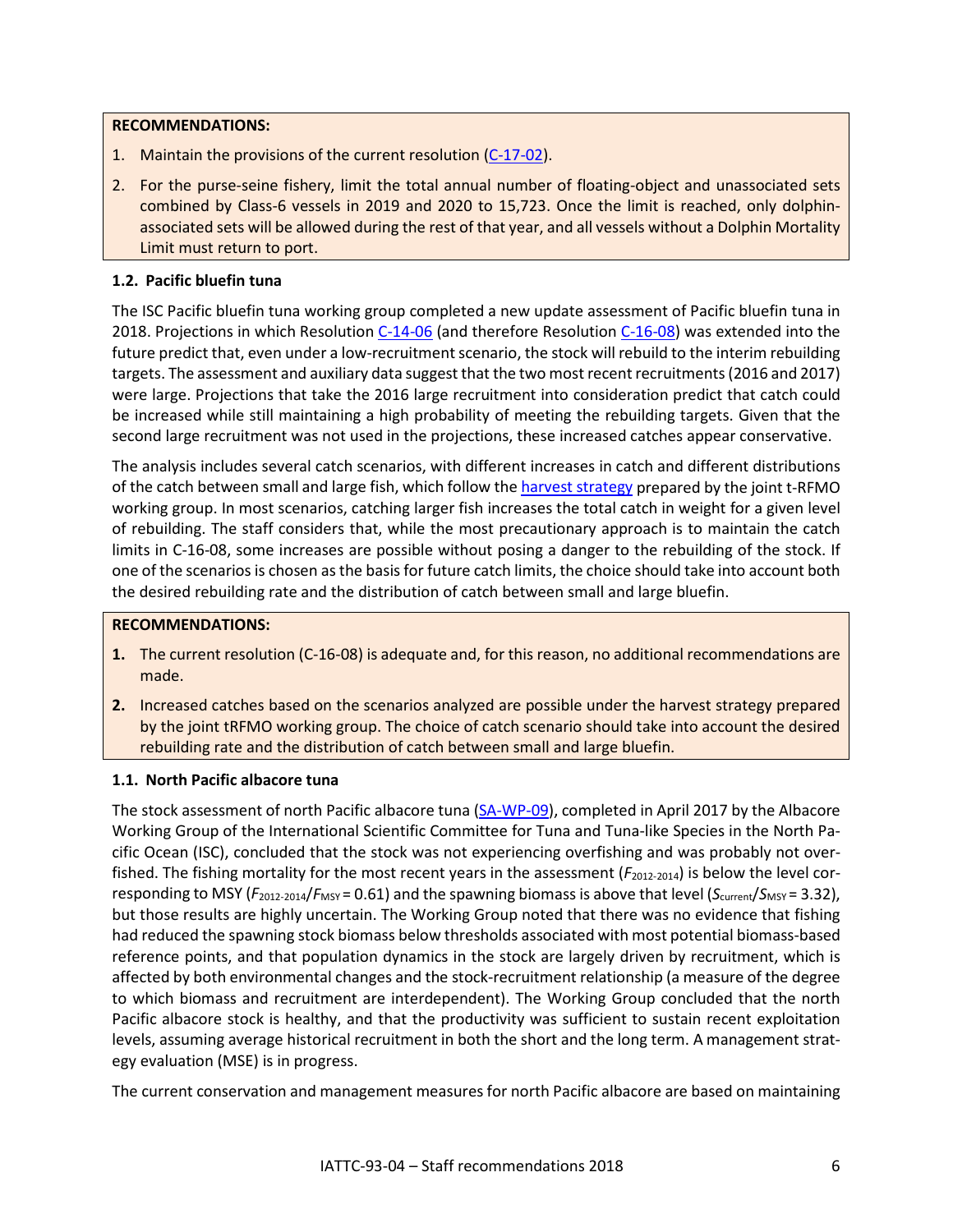the fishing effort below the 2002-2004 levels (IATTC Resolutio[n C-05-02,](https://www.iattc.org/PDFFiles/Resolutions/_English/C-05-02-Northern-albacore-tuna.pdf) supplemented by Resolutio[n C-13-03](https://www.iattc.org/PDFFiles/Resolutions/_English/C-13-03-North-Pacific-albacore.pdf) and WCPFC [CMM 2005-03\)](https://www.wcpfc.int/system/files/WCPFC2_Records_I.pdf). Given the relative stability in the biomass and fishing mortality in recent years, and in view of the ongoing MSE, the staff considers that the current resolutionsshould be continued.

## **RECOMMENDATIONS:**

The current resolutions [\(C-05-02](https://www.iattc.org/PDFFiles/Resolutions/_English/C-05-02-Northern-albacore-tuna.pdf) and [C-13-03\)](https://www.iattc.org/PDFFiles2/Resolutions/C-13-03-North-Pacific-albacore.pdf) should be continued,

## <span id="page-6-0"></span>**2. NON-TARGET SPECIES**

## **2.1. Silky sharks**

The indices for the silky shark, based on data from the purse-seine fishery on floating objects, have been up-dated through 2017 [\(SAC-09-13\)](https://www.iattc.org/Meetings/Meetings2018/SAC-09/PDFs/Docs/_English/SAC-09-13-EN_Updated-purse-seine-indicators-for-silky-sharks-in-the-EPO.pdf). In both the north and south EPO, the indices for large silky sharks [\(SAC-08-](https://www.iattc.org/Meetings/Meetings2017/SAC-08/PDFs/Docs/_English/SAC-08-08a(i)_Updated-purse-seine-indicators-for-silky-sharks-in-the-EPO.pdf) [08a\(i\)\)](https://www.iattc.org/Meetings/Meetings2017/SAC-08/PDFs/Docs/_English/SAC-08-08a(i)_Updated-purse-seine-indicators-for-silky-sharks-in-the-EPO.pdf) were similar to, or slightly greater than, their 2016 values, so no changes to management measures are recommended. However, the stock status is uncertain, and an assessment has not been possible due to the paucity of data, especially for the longline fleets of coastal nations, which are believed to have the greatest impact on the stock [\(SAC-05-11a\)](https://www.iattc.org/Meetings/Meetings2014/May/_English/SAC-05-11a-Indicators-for-silky-sharks.pdf). The staff has made recommendations for data collection (Section 3) as part of its shark work plan (SAC-09 INF-F), requested in paragraph 1 of Resolutio[n C-16-05.](https://www.iattc.org/PDFFiles/Resolutions/_English/C-16-05-Management-of-sharks.pdf)

Resolution [C-16-06](https://www.iattc.org/PDFFiles/Resolutions/_English/C-16-06-Conservation-of-sharks.pdf) directs the staff to consider the adequacy and effectiveness of the silky shark limits established by the resolution and if necessary, recommend revisions. However, the improved specieslevel catch and composition data required for this analysis have not yet been provided by CPCs, so the staff could not perform the analysis.

Paragraph 6 of Resolution [C-16-06](https://www.iattc.org/PDFFiles/Resolutions/_English/C-16-06-Conservation-of-sharks.pdf) requires CPCs to implement a three-month prohibition on the use of steel leaders in certain longline fisheries, and Paragraph 7 requires the IATTC staff, in coordination with the SAC, to recommend the most appropriate period for this prohibition, based upon the analysis of data provided by CPCs. However, those data are not yet available, so the analysis could not be conducted. Nonetheless, the longline catch-composition information compiled for the recent dorado assessment [\(SAC-07-06a\(i\)\)](https://www.iattc.org/Meetings/Meetings2016/SAC-07/PDFs/Docs/_English/SAC-07-06a(i)-Dorado-assessment.pdf) suggests that a prohibition would be most effective outside the dorado fishing season, which typically lasts from October through March. Therefore, the staff recommends that, where appropriate, each CPC prohibit the use of steel leaders during a period of three consecutive months between April and September, and continue the prohibition annually until sufficient data are available to change this recommendation.

## **RECOMMENDATIONS:**

CPCs subject to the terms of paragraph 7 of Resolution [C-16-06](https://www.iattc.org/PDFFiles/Resolutions/_English/C-16-06-Conservation-of-sharks.pdf) should implement a prohibition on the use of steel leaders during a period of three consecutive months from April through September of each year for the relevant portions of their national fleets. Pursuant to Paragraphs 9 and 10, CPCs should notify the Commission of the period of the prohibition, the number of vessels subject to the prohibition, and of how compliance with the prohibition will be monitored.

## **2.2. Seabirds**

Resolution [C-11-02](http://www.iattc.org/PDFFiles2/Resolutions/C-11-02-Seabirds.pdf) should be revised consistent with the current state of knowledge regarding seabird mitigation techniques, as described in documen[t SAC-05 INF-E.](https://www.iattc.org/Meetings/Meetings2014/May/_English/SAC-05-INF-E-ACAP-BLI-Seabirds-Reducing-bycatch.pdf) The two-column menu approach in [C-11-](http://www.iattc.org/PDFFiles2/Resolutions/C-11-02-Seabirds.pdf) [02](http://www.iattc.org/PDFFiles2/Resolutions/C-11-02-Seabirds.pdf) should be replaced by a requirement to use at least two of three mitigation methods (line weighting, night setting, and bird-scaring lines) in combination, in a way that will meet the minimum standards recommended by ACAP and Birdlife International. Other mitigation methods should not be approved until their effectiveness is proven.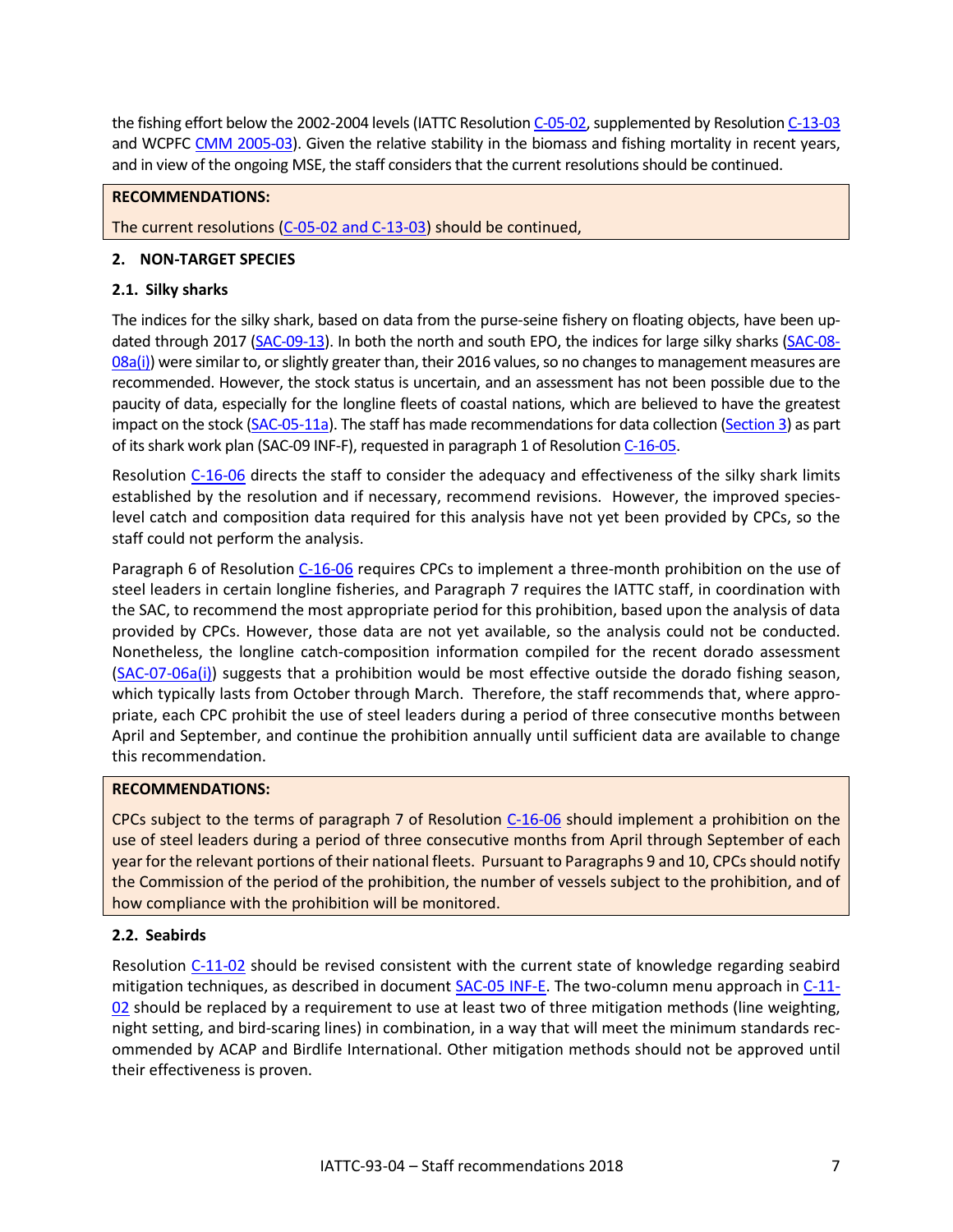## **RECOMMENDATIONS:**

Revise Resolution [C-11-02](http://www.iattc.org/PDFFiles2/Resolutions/C-11-02-Seabirds.pdf) consistent with the current state of knowledge regarding seabird mitigation techniques

## <span id="page-7-0"></span>**B. DATA COLLECTION**

## <span id="page-7-1"></span>**3. SHARKS**

## **3.1. Improving data collection and stock assessments for sharks**

Paragraph 1 of Resolution [C-16-05](https://www.iattc.org/PDFFiles2/Resolutions/C-16-05-Management-of-sharks.pdf) requires the IATTC staff to develop a workplan for completing full stock assessments for silky and hammerhead sharks. As noted in **SAC-05 INF-F**, [SAC-05-11a,](https://www.iattc.org/Meetings/Meetings2014/May/_English/SAC-05-11a-Indicators-for-silky-sharks.pdf) and SAC-07-06b(iii), improving shark fishery data collection in the EPO is essential if conventional stock assessments and/or indicators of stock status are to be developed for these species.

There are continuing data deficiencies for three fishery components that catch silky and/or hammerhead sharks in the EPO: 1) coastal longline and gillnet fisheries [\(SAC-07-06b\(iii\);](http://www.iattc.org/Meetings/Meetings2016/SAC7/PDFfiles/SAC-07-06b-iii-Results-of-FAO-GEF-shark-project-2REV.pdf) [SAC-08-07e\)](https://www.iattc.org/Meetings/Meetings2017/SAC08/PDFs/SAC-08-07e-Requirements-for-longline-observer-programs-under-resolution-C-11-08.pdf); 2) high-seas long-line fisheries [\(SAC-08-07b;](https://www.iattc.org/Meetings/Meetings2017/SAC08/PDFs/SAC-08-07b-Longline-metadata.pdf) [SAC-08-07e\)](https://www.iattc.org/Meetings/Meetings2017/SAC08/PDFs/SAC-08-07e-Requirements-for-longline-observer-programs-under-resolution-C-11-08.pdf); and 3) small<sup>[4](#page-7-2)</sup> purse-seine vessels [\(SAC-08-06a\)](https://www.iattc.org/Meetings/Meetings2017/SAC08/PDFs/SAC-08-06a-Fishery-data-for-small-PS-vessels.pdf). Project C.4.a of the Strategic Science Plan is developing an experimental design for a long-term sampling program for component (1). Since shark fishery data are essential for an assessment, the staff recommends that funding be secured for implementing the sampling program after the pilot project is completed in 2019, and that a workshop series on data preparation for hammerhead sharks be conducted, as was done for the silky shark [and dorado.](https://www.iattc.org/IATTC-Other-meetingsENG.htm) Because data for hammerhead species are limited, the workshops may focus on compiling life history information.

#### **RECOMMENDATIONS:**

- 1. Implement a long-term sampling program for coastal longline and gillnet fisheries, to begin in 2020.
- 2. Conduct a workshop series on data preparation for hammerhead sharks during 2020-2021.

In addition, given the scale and importance of the shark fisheries in Central America and the lack of fish-ery/biological sampling data from shark landings in that region [\(SAC-07-06b\(iii\)\)](http://www.iattc.org/Meetings/Meetings2016/SAC7/PDFfiles/SAC-07-06b-iii-Results-of-FAO-GEF-shark-project-2REV.pdf), the staff reiterates the following recommendation:

#### **RECOMMENDATION:**

Establish an IATTC field office in Central America near some of the ports where most shark landings occur.

As regards fishery component (2), Resolution [C-12-07](https://www.iattc.org/PDFFiles/Resolutions/_English/C-12-07-Amendment-C-11-09-Transshipments.pdf) requires that vessel captains record data on quantities of shark catches transshipped, but not by species. Species data are needed for accurate estimates of species-specific catches, so the staff recommends that vessel captains record transshipments of sharks by species.

**RECOMMENDATION:** Require vessel captains to complete the transshipment declaration forms of Resolutioin C-12-07 by species, for all shark catches.

Previous recommendations by the staff on data collection by observers on longline vessels and Class 1-5 purse-seine vessels are reiterated in Section 6.

 $\overline{a}$ 

<span id="page-7-2"></span> $4$  Classes 1-5; carrying capacity  $\leq$  363 t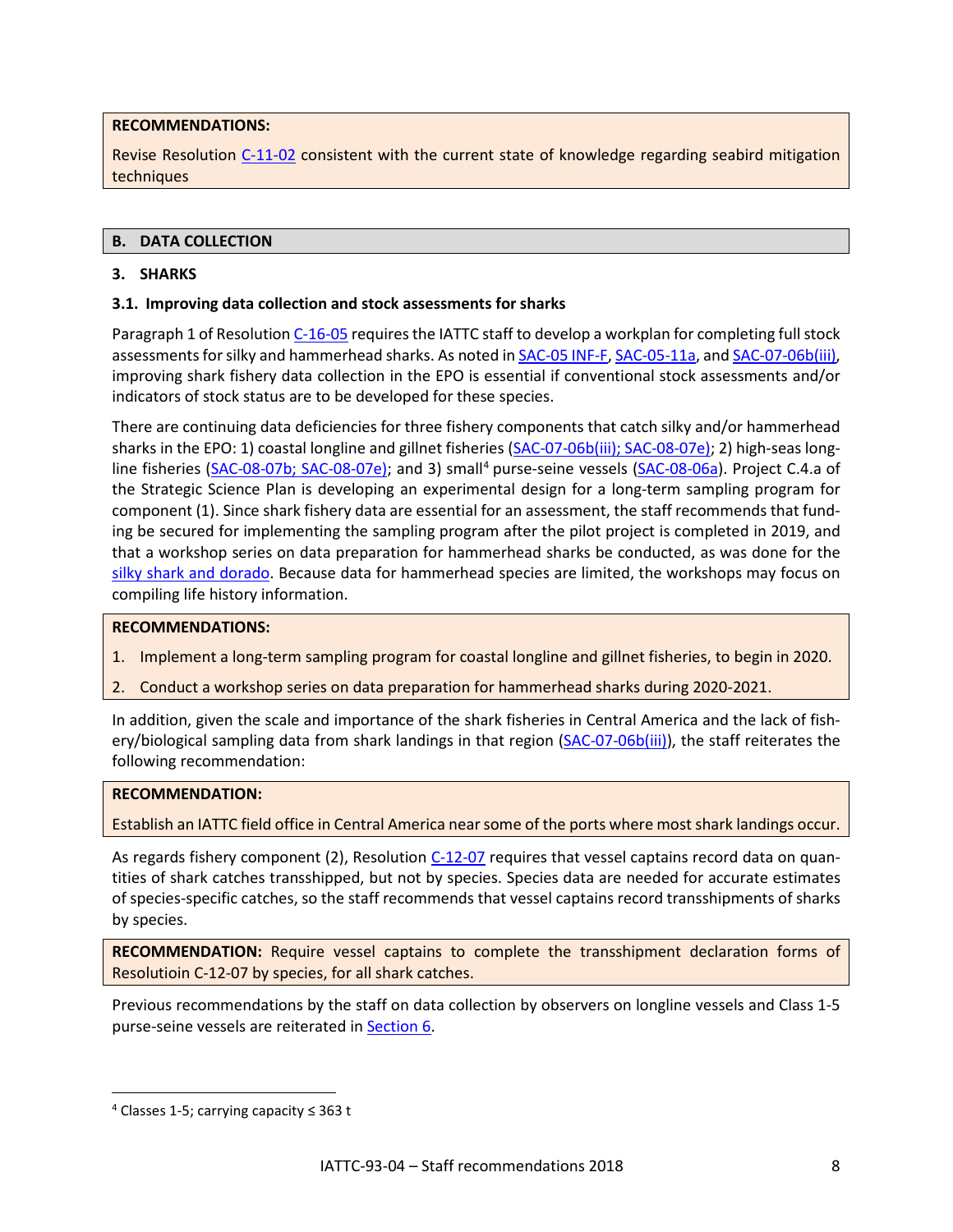## <span id="page-8-0"></span>**4. FISH-AGGREGATING DEVICES (FADs)**

The recommendations in this section are based on document [FAD-03 INF-A.](https://www.iattc.org/Meetings/Meetings2018/BYC-08-FADs-03/PDFs/Docs/_English/FAD-03-INF-A-EN_Review-of-resolutions-C-16-01-and-C-17-02.pdf)

#### **4.1. Provision of data on FADs**

CPCs are required by Resolution C-16-01 to provide data on FADs for the previous calendar year "*no later than 60 days prior to each regular meeting of the SAC*", and the scientific staff of the IATTC is required to present a preliminary analysis of that information to the SAC. However, given the many other tasks required of the staff in preparation for the meeting of the SAC, this does not allow sufficient time for a thorough analysis of the data, therefore more timely provision of data is desirable.

#### **RECOMMENDATION:**

CPCs should provide the FAD data from each fishing trip to the IATTC staff as soon as they receive them at the end of that trip.

#### **4.2. Updates of FAD data-collection forms**

FAD form 9/2016 and the IATTC *Flotsam Information Record* are reasonable sources of data on FAD structures, characteristics, and associated catch, and they record a large part of the data necessary to assess the impacts of FADs on the ecosystem. However, they are not designed to track floating objects over time, and the resulting lack of tracking data is impeding scientific research.

#### **RECOMMENDATION:**

Modify FAD form 9/2016, and the observer program's Flotsam Information Record, to include new fields that will enable FADs to be tracked over time, as specified in document [FAD-03 INF-A.](https://www.iattc.org/Meetings/Meetings2018/BYC-08-FADs-03/PDFs/Docs/_English/FAD-03-INF-A-EN_Review-of-resolutions-C-16-01-and-C-17-02.pdf)

#### **4.3. Provision of high-resolution buoy data**

Under Resolution C-17-02, CPCs are required to provide "daily information" on their active FADs, which is interpreted to mean a single data point per FAD per day, the selection criteria for which are unclear. This combination of low resolution and uncertain selection criteria means that these data are of limited scientific utility. Moreover, they are inadequate even for analyses to determine the level of resolution that is actually required for an assessment of the FAD fishery. The IATTC staff therefore request the raw buoy data in order to conduct the appropriate scientific analyses.

#### **RECOMMENDATION:**

CPCs should provide to the IATTC staff the same raw buoy data received by original users (*i.e.* vessels, fishing companies).

## **4.4. Definition and standardization of terminology regarding FADs**

Some terms and language in Resolutions [C-16-01](https://www.iattc.org/PDFFiles/Resolutions/_English/C-16-01-FADs-Amendment-C-15-03.pdf) and [C-17-02](https://www.iattc.org/PDFFiles/Resolutions/_English/C-17-02-Tuna-conservation-in-the-EPO-2018-2020-and-amendment-to-Res.-C-17-01.pdf) are unclear and/or undefined, or conflict with definitions used in other IATTC programs or other t-RFMOs. For example, the definition of a FAD in the AIDCP observer manual is different to that of Resolutio[n C-16-01,](https://www.iattc.org/PDFFiles/Resolutions/_English/C-16-01-FADs-Amendment-C-15-03.pdf) the terms "active FAD" and "oper-ator" in [C-17-02](https://www.iattc.org/PDFFiles/Resolutions/_English/C-17-02-Tuna-conservation-in-the-EPO-2018-2020-and-amendment-to-Res.-C-17-01.pdf) are not defined, nor is the distinction between "vessel" and "owner". Also, there are apparent assumptions made in the resolutions that should be clarified and resolved, and apparent oversights, such as not requiring unmonitored natural floating objects to be reported, that should be rectified. Some of these terms are listed in Annex 4 of document [FAD-03 INF-A.](https://www.iattc.org/Meetings/Meetings2018/BYC-08-FADs-03/PDFs/Docs/_English/FAD-03-INF-A-EN_Review-of-resolutions-C-16-01-and-C-17-02.pdf)

Some of this work could be carried out in coordination with the *ad-hoc* working group established under Resolution [C-17-05](https://www.iattc.org/PDFFiles/Resolutions/_English/C-17-05-WG-on-resolutions%20.pdf) to review the legal and operative coherence of IATTC resolutions.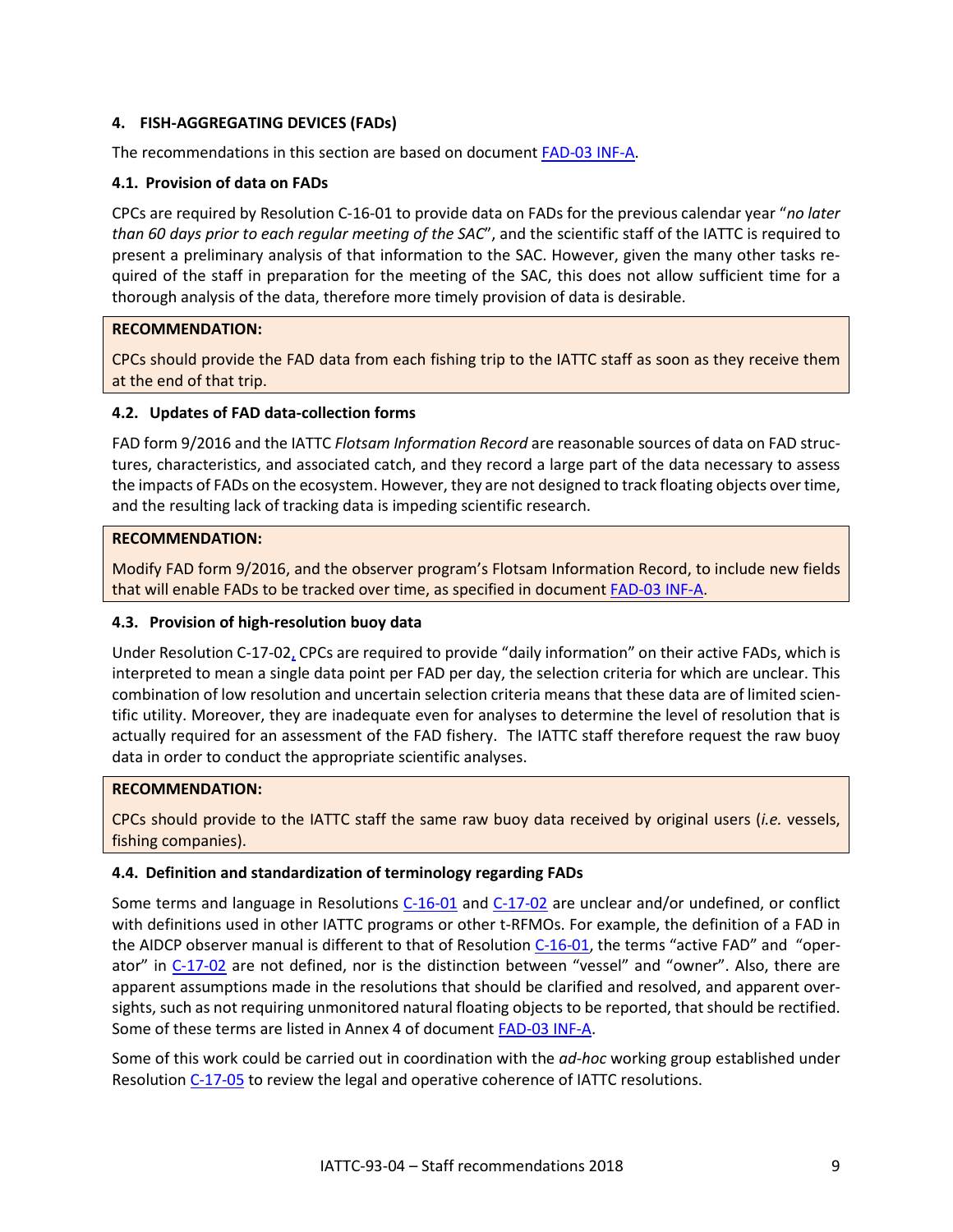#### **RECOMMENDATIONS:**

- 1. Define and/or clarify terms and concepts used in instruments and documents related to FAD issues (Documen[t FAD-03 INF-A,](https://www.iattc.org/Meetings/Meetings2018/BYC-08-FADs-03/PDFs/Docs/_English/FAD-03-INF-A-EN_Review-of-resolutions-C-16-01-and-C-17-02.pdf) Annex 4).
- 2. As appropriate, standardize and harmonize the terminology related to FADs used in different ocean regions, specially within tuna RFMOs.

#### <span id="page-9-0"></span>**5. FISHING GEAR CONFIGURATIONS**

Describing changes in gear configurations is important for monitoring changes over time in fishing strategies to improve stock assessments and management advice (SSP, Target J.1.).

#### **RECOMMENDATION:**

Require that vessels submit the purse-seine and longline gear description forms appended to Document [SAC-05-05.](http://www.iattc.org/Meetings/Meetings2014/MAYSAC/PDFs/SAC-05-05-Fishing-gear-data-for-scientific-purposes.pdf) Any significant modifications made to the gear subsequently should be reported on these forms prior to departing port with the modified gear.

#### <span id="page-9-1"></span>**6. OBSERVER COVERAGE**

#### **6.1. Purse-seine fishery**

## **6.1.1. Observer coverage of purse-seine vessels of less than 363 t carrying capacity**

Trips by small vessels are rarely sampled by observer programs [\(SAC-08-06a\)](https://www.iattc.org/Meetings/Meetings2017/SAC08/PDFs/SAC-08-06a-Fishery-data-for-small-PS-vessels.pdf), and vessel logbooks and cannery unloading records are the principal sources of data on the activities of these vessels. However, they generally do not contain information on tuna discards, and the data are less complete and detailed that those collected by observers. In addition, bycatch information is not always recorded in logbooks, which hampers efforts to conduct assessments for such species. Electronic monitoring is currently being explored (SSP, Project D.2.a) but it is not yet known whether this will provide data of sufficient quality. A full-time observer program is needed to obtain the data necessary for estimating the quantity and species composition of bycatches by small vessels, and understanding the strategies and dynamics of their operations. Based on a previous study of EPO data for Class-6 vessels fishing on floating-objects (IOTC Proceedings WPDCS-01-09, 4: 48–53), a sampling coverage of 20% is recommended. In the future, the level of sampling coverage will be re-evaluated with data from the recent Class-6 fishery and for all set types.

#### **RECOMMENDATION:**

Establish an observer program for purse-seine vessels of less than 363 t carrying capacity. The recommended level of sampling coverage is 20%.

## **6.2. Longline fishery**

## **6.2.1. Observer coverage**

Resolution [C-11-08](http://www.iattc.org/PDFFiles2/Resolutions/C-11-08-Observers-on-longline-vessels.pdf) requires that at least 5% of the fishing effort by longline vessels greater than 20 m length overall (LOA) carry a scientific observer. However, 5% coverage is too low for calculating accurate estimates of the catches of species caught infrequently in those fisheries, such as some sharks of conservation concern; 20% coverage is considered the minimum level required for such estimates. Both the staff and the [SAC](https://www.iattc.org/Meetings/Meetings2017/IATTC-92/PDFs/Docs/_English/IATTC-92-04c_Recommendations-of-the-8th-meeting-of-the-Scientific-Advisory-Committee.pdf) have recommended that this level of coverage be adopted for longline vessels over 20 m LOA.

#### **RECOMMENDATION:**

The staff maintains its recommendation of at least 20% observer coverage of longline vessels over 20 m length overall.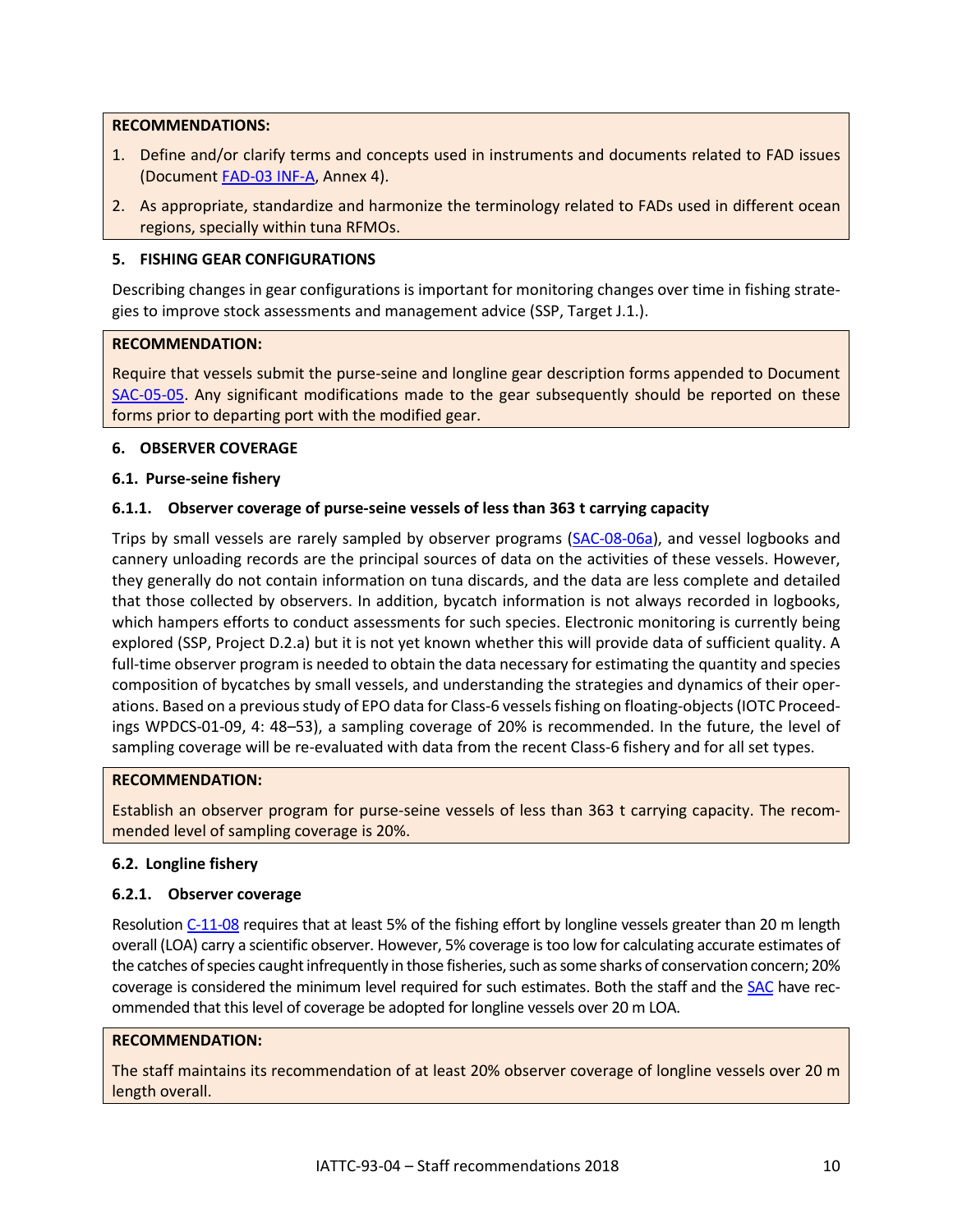## **6.2.2. Data standards and reporting**

Resolution [C-11-08](https://www.iattc.org/PDFFiles/Resolutions/_English/C-11-08-Observers-on-longline-vessels.pdf) requires that CPCs submit to the Scientific Advisory Committee, by 31 March of each year, information collected by observers on longline vessels on the previous year's fishery. The reports submitted by CPCs document compliance with the 5% observer coverage requirement, and include summaries of the data collected in the previous year. At its 8<sup>th</sup> meeting in May 2017 (SAC-08), the SAC recommended minimum standards [\(Recommendation 14\)](https://www.iattc.org/Meetings/Meetings2017/IATTC-92/PDFs/Docs/_English/IATTC-92-04c_Recommendations-of-the-8th-meeting-of-the-Scientific-Advisory-Committee.pdf) for collecting and reporting operational-level data by longline observer programs, including a standardized format. In August 2017 the staff requested that the relevant historical data for 2013-2016 (since the entry into force o[f C-11-08\)](https://www.iattc.org/PDFFiles/Resolutions/_English/C-11-08-Observers-on-longline-vessels.pdf) be submitted by 31 December 2017, but the response to date has been very limited. A proposed format for the annual summary reports was circulated in March 2018, and can also be found in Attachment 2 t[o SAC-09 INF-A.](https://www.iattc.org/Meetings/Meetings2018/SAC-09/PDFs/INF/_English/SAC-09-INF-A-Summarized-overview-of-longline-observers-reporting-by-CPCs-pursuant-to-Resolution-C-11-08.pdf)

#### **RECOMMENDATIONS:**

- 1. CPCs should submit all operational longline observer data collected from 1 January 2013 to present, consistent with the recommendation by SAC-08.
- 2. Adopt a standardized format for the annual longline observer data reports by CPCs, such as the one proposed by the IATTC staff (se[e SAC-09 INF-A\)](https://www.iattc.org/Meetings/Meetings2018/SAC-09/PDFs/INF/_English/SAC-09-INF-A-Summarized-overview-of-longline-observers-reporting-by-CPCs-pursuant-to-Resolution-C-11-08.pdf)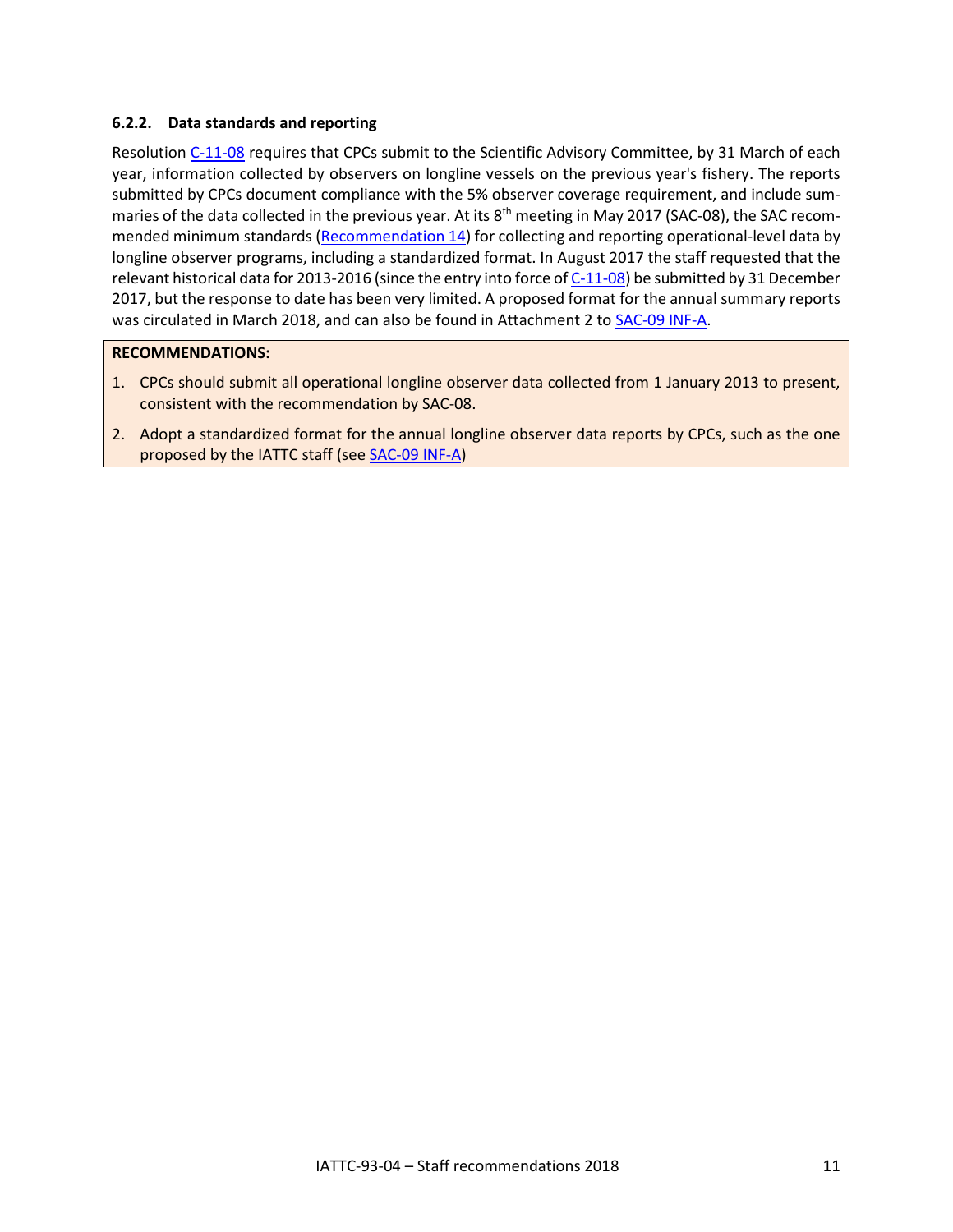#### <span id="page-11-0"></span>**Appendix 1.**



**FIGURE A.1**. Kobe (phase) plot of the time series of estimates of spawning stock size (top panel: bigeye; bottom panel: yellowfin) and fishing mortality relative to their MSY reference points for the sensitivity analysis that assumes a stock-recruitment relationship (*h* = 0.75). The colored panels represent target reference points (S<sub>MSY</sub> and F<sub>MSY</sub>; solid lines) and limit reference points (dashed lines) of 0.38 S<sub>MSY</sub> and 1.6 *F<sub>MSY</sub>*, which correspond to a 50% reduction in recruitment from its average unexploited level based on a conservative steepness value (*h* = 0.75) for the Beverton-Holt stock-recruitment relationship. Each dot is based on the average fishing mortality rate over three years; the large dot indicates the most recent estimate. The squares around the most recent estimate represent its approximate 95% confidence interval. The triangle represents the first estimate (1975).

**FIGURA A.1.** Gráfica de Kobe (fase) de la serie de tiempo de las estimaciones del tamaño de la población (arriba: patudo; abajo: aleta amarilla) y la mortalidad por pesca en relación con sus puntos de referencia de RMS correspondientes al análisis de sensibilidad que supone una relación población reclutamiento. Los paneles representan puntos de referencia objetivo (*SRMS* y *FRMS*). Los paneles de colores representan puntos de referencia objetivo y (S<sub>RMS</sub> and *F<sub>RMS</sub>*; líneas sólidas) y límite (líneas de trazos) de 0.38 S<sub>RMS</sub> y 1.6 F<sub>RMS</sub>, que corresponden a una reducción de 50% del reclutamiento de su nivel no explotado medio basado en un valor cauteloso de la inclinación (*h* = 0.75) de la relación población-reclutamiento de Beverton-Holt. Cada punto se basa en la tasa de mortalidad por pesca media de tres años; el punto rojo grande indica la estimación más reciente. Los cuadrados alrededor de la estimación más reciente representan su intervalo de confianza de 95% aproximado. El triángulo representa la primera estimación (1975).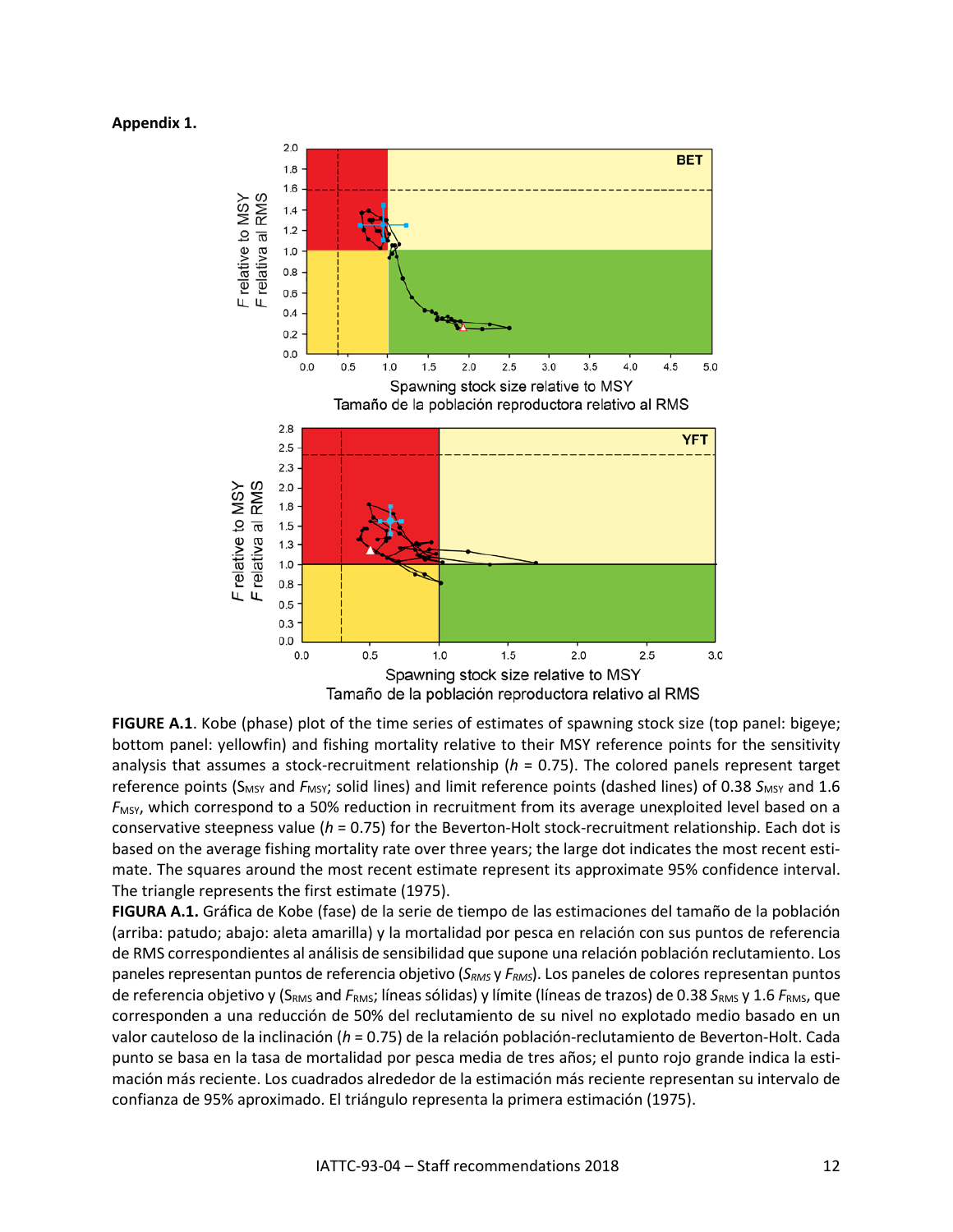

**FIGURE A.2**. Approximate 95% confidence intervals for *F* multiplier for bigeye (top) and yellowfin (bottom) tuna based on a likelihood profile for the virgin recruitment ( $R_0$ ). The likelihood profile is an alternative method for estimating uncertainty in the *F* multiplier and takes into consideration the asymmetric nature of the confidence intervals. The vertical dashed lines indicate the 95% confidence intervals for  $R_0$ , and the horizontal dashed lines the corresponding confidence intervals for the *F* multiplier.

**FIGURA A.2**. Intervalos de confianza de 95% aproximados del multiplicador de *F* de patudo (arriba) y aleta amarilla (abajo), basado en un perfil de verosimilitud del reclutamiento virgen (*R*0). El perfil de verosimilitud es un método alternativo para estimar la incertidumbre en el multiplicador de *F*, y toma en consideración la naturaleza asimétrica de los intervalos de confianza. Las líneas de trazos verticales indican los intervalos de confianza de 95% de *R*0, y las líneas de trazos horizontales los intervalos de confianza correspondientes del multiplicador de *F*.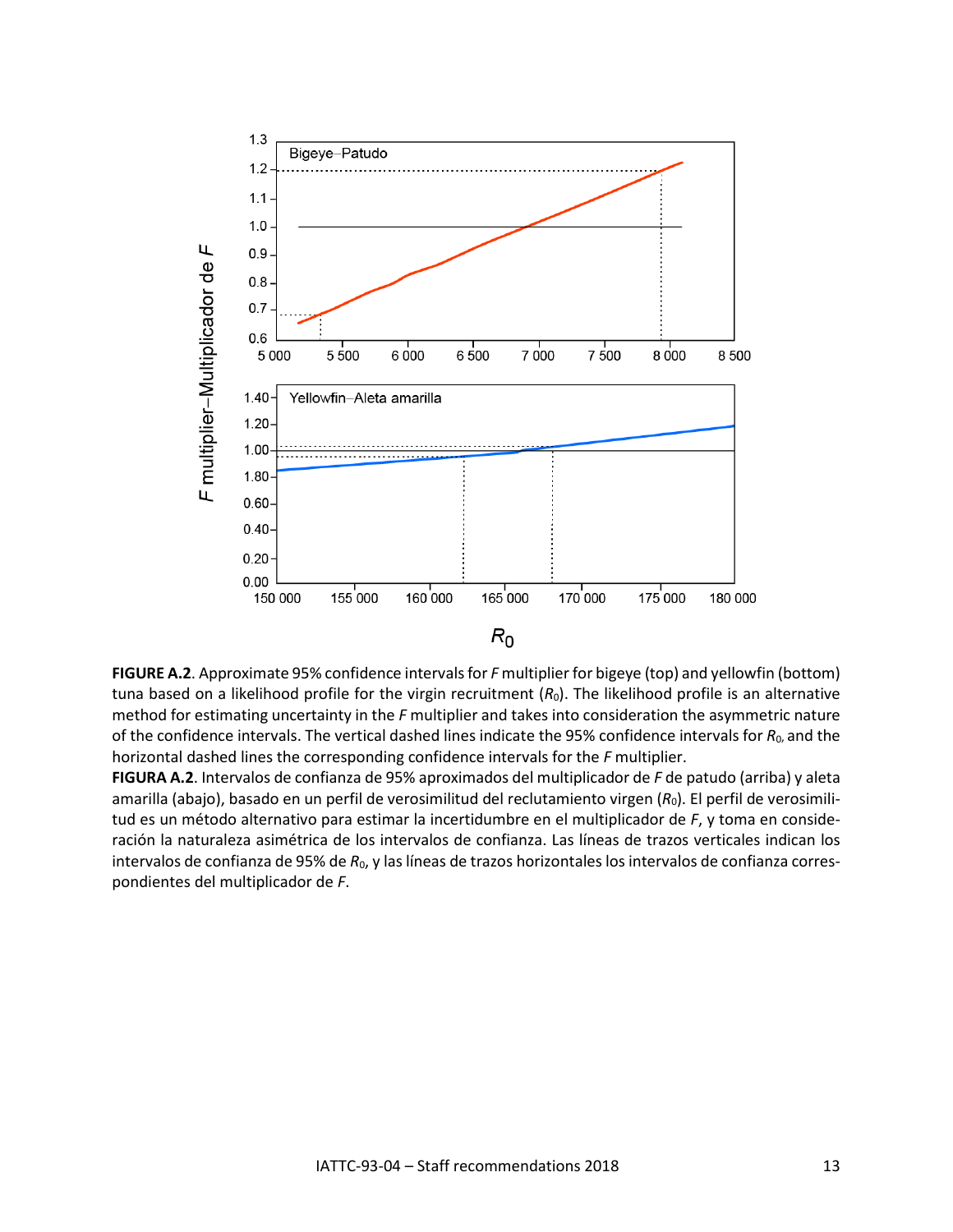

**FIGURE A.3.** Estimated spawning biomass ratios (SBRs) of bigeye tuna in the EPO, including projections for 2018-2028 based on average fishing mortality rates during 2015-2017, from the base case (top panel) and the sensitivity analysis that assumes a stock-recruitment relationship (*h* = 0.75, bottom panel). The dashed horizontal line (at 0.21 and 0.30, respectively) identifies the SBR at MSY. The solid line illustrates the maximum likelihood estimates, and the estimates after 2018 (the large dot) indicate the SBR predicted to occur if fishing mortality rates continue at the average of that observed during 2015-2017, and recruitment is average during the next 10 years. The shaded area represents the 80% confidence intervals, and the solid horizontal line represents the limit biomass reference point (*d* = 0.077, [Maunder and Deriso](https://www.iattc.org/PDFFiles/StockAssessmentReports/_English/SAR8-SKJ-ENG.pdf) [2007\)](https://www.iattc.org/PDFFiles/StockAssessmentReports/_English/SAR8-SKJ-ENG.pdf). If the shaded area extends below that line, the probability of exceeding the limit reference point is at least 10% (Resolution [C-16-02\)](https://www.iattc.org/PDFFiles/Resolutions/_English/C-16-02-Harvest-control-rules.pdf).

**FIGURA A.3.** Cocientes de biomasa reproductora (SBR) estimados de atún patudo en el OPO, incluyendo proyecciones para 2018-2028 basadas en las tasas medias de mortalidad por pesca durante 2015-2017, del caso base (recuadro superior) y el análisis de sensibilidad que supone una relación poblaciónreclutamiento (*h* = 0.75, recuadro inferior). La línea de trazos horizontal (en 0.21 y 0.30, respectivamente) identifica SBR<sub>RMS</sub>. La línea sólida ilustra las estimaciones de verosimilitud máxima, y las estimaciones a partir de 2018 (el punto grande) señalan el SBR que se predice occurrirá si las tasas de mortalidad por pesca continúan en el promedio observado durante 2015-2017 y el reclutamiento es promedio durante los 10 años próximos. El área sombreada representa los intervalos de confianza de 80%, se y la línea horizontal solemne representa el punto de referencia límite de biomasa (*d* = 0.077, [Maunder y Deriso](https://www.iattc.org/PDFFiles/StockAssessmentReports/_Spanish/SAR8-SKJ-SPN.pdf) [2007\)](https://www.iattc.org/PDFFiles/StockAssessmentReports/_Spanish/SAR8-SKJ-SPN.pdf). Si el área sombreada se extiende por debajo de esa línea, la probabilidad de rebasar el punto de referencia límite es al menos 10% (Resolución [C-16-02\)](https://www.iattc.org/PDFFiles/Resolutions/_Spanish/C-16-02-Reglas-de-control-de-extraccion.pdf)